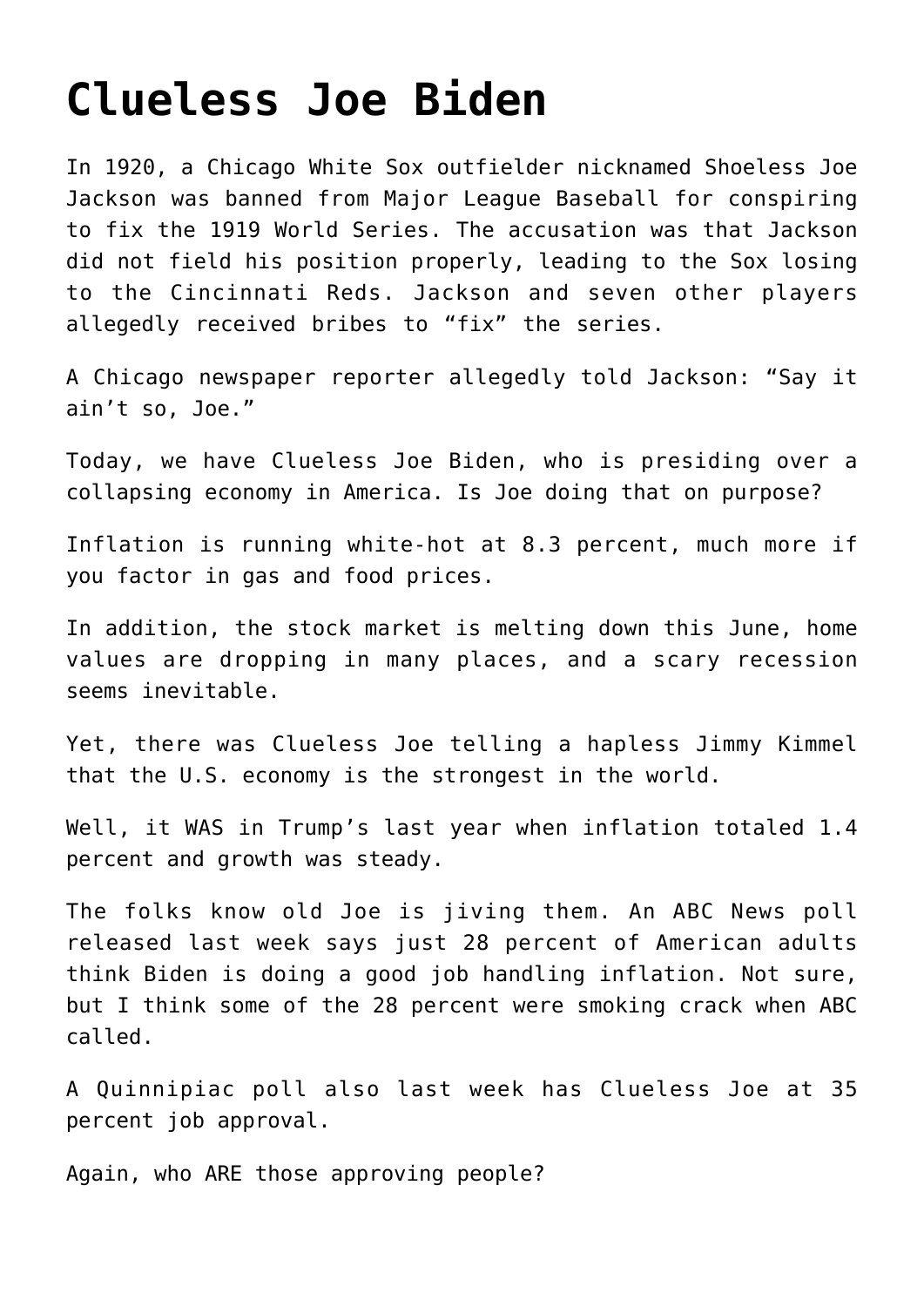So, as Joe might say, here's the deal. President Biden is shaping up to be the worst president since indoor plumbing was invented. He's a certified disaster, crack or no crack.

Donald Trump did a good job handling the economy. Americans across the board prospered. That's why the contrast to Biden is so shocking.

Now, some conservatives believe Biden is purposely tanking the economy just like Shoeless Joe, and his cohorts are alleged to have sunk the White Sox. Those folks think there's a conspiracy afoot to destroy capitalism.

But I don't believe that simply because I closely watch President Biden and understand these simple words: HE DOES NOT KNOW WHAT HE IS DOING.

Say it slowly.

And so we the people suffer. Our financial security is at risk. Our personal safety is threatened by criminals who are not prosecuted. Thirteen American soldiers were killed because Biden unnecessarily ordered a thousand vicious terrorists released from prison in Afghanistan. Millions of foreign nationals stream across the border illegally along with tons of lethal narcotics.

Does Joe even know? Did Jimmy K mention any of that to him?

No, he did not. Clueless meets Hapless.

Instead of primetime January 6th hearings, maybe we should have the networks cover the economic chaos in real-time. Liz Cheney could host and transfer her obsession with Trump to the Democrats who are hammering working Americans. We could have charts, live shots from gas stations, and interviews from grocery store checkouts.

All the while, Clueless Joe could chortle and blame Putin.